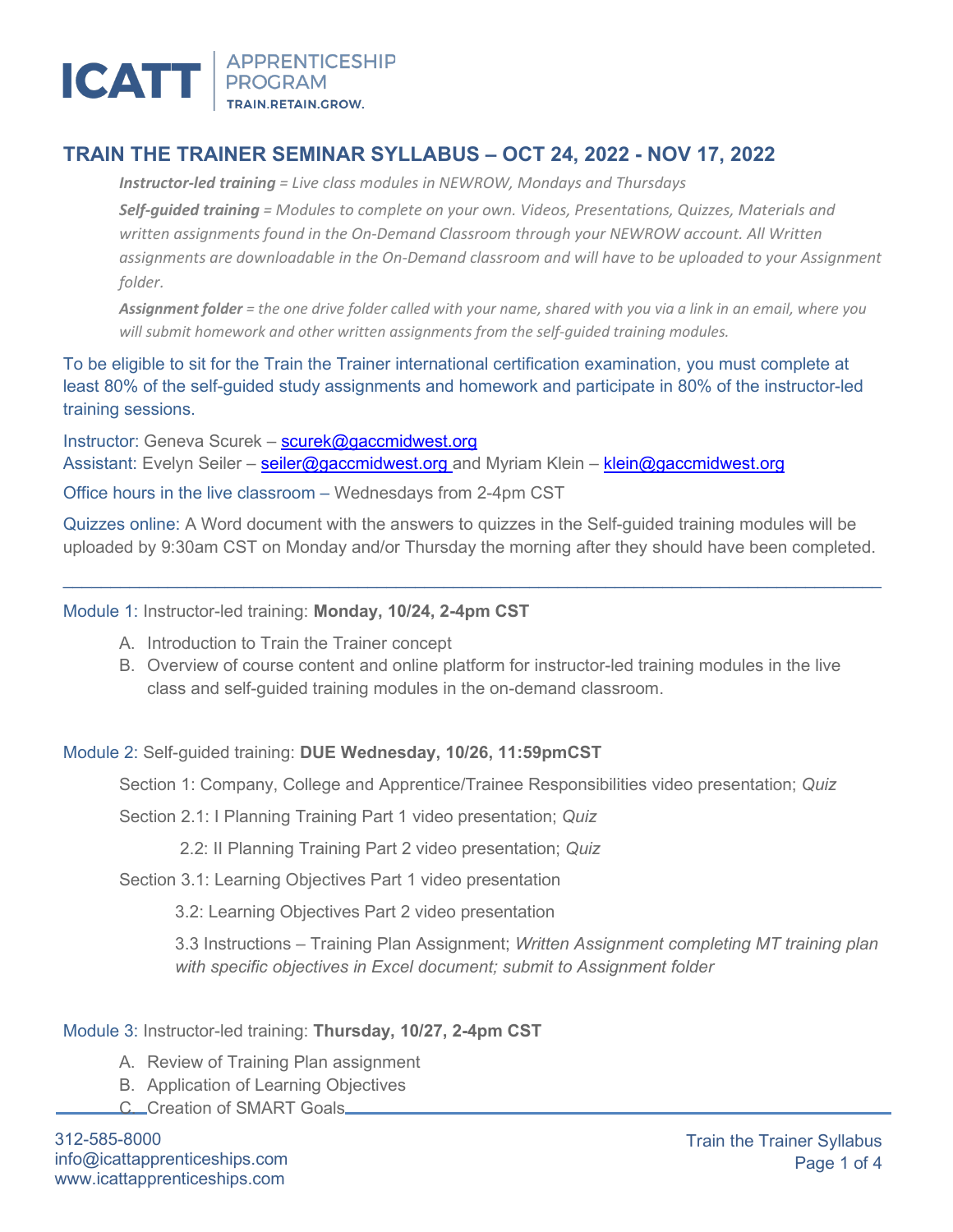

**Homework:** Using specific objectives from training plan assignment – turn specific objectives into SMART Specific Objectives, or create new SMART specific objectives: **DUE Sunday, 10/27, 11:59pm CST; submit to Assignment folder**

## Module 4: Self-guided training: **DUE Sunday, 10/30, 11:59pmCST**

Section 4: Learning Domains video presentation, *Quiz*

Section 5: Learning Types/Styles video presentation

Section 6: Memory Retention video presentation

6.1 Video – "Learning styles and the importance of critical self-reflection" | Tesia Marshik; *Tesia Talk - Writing Prompt - answer questions; submit to Assignment folder*

## Module 5: Instructor-led training: **Monday, 10/31, 2-4pm CST**

- A. Review of SMART Specific Objectives homework and Learning Domains quiz
- B. Application of Learning Types/styles and Memory Retention
- C. Discussion on Tesia's talk,
- D. Mini Group presentations on Modules 1-4

**Homework:** SMART Specific objectives with explanation of Learning Domain and Preferred learning style: **DUE Wednesday, 11/2, 11:59pm CST**

## Module 6: Self-guided training: **DUE Wednesday, 11/2, 11:59pmCST**

Section 7: Giving/Receiving Feedback

Section 8: Training & Progress Checking Methods

- 8. Training and Progress Checking Methods
- 8.1 Verbal Methods video presentation; *Quiz*
- 8.2 Demonstration Methods video presentation; *Quiz*
- 8.3 How to Tie a Tie video presentation; *Written questions; submit to assignment folder*

*8-8.3 Written assignment; Training Methods Chart, submit to assignment folder*

Module 7: Instructor-led training: **Thursday, 11/3, 2-4pm CST**

- A. Review of Feedback
- B. Application of Tutorial Dialogue
- C. Application of 4-Step Method
- D. Review of Training Methods Chart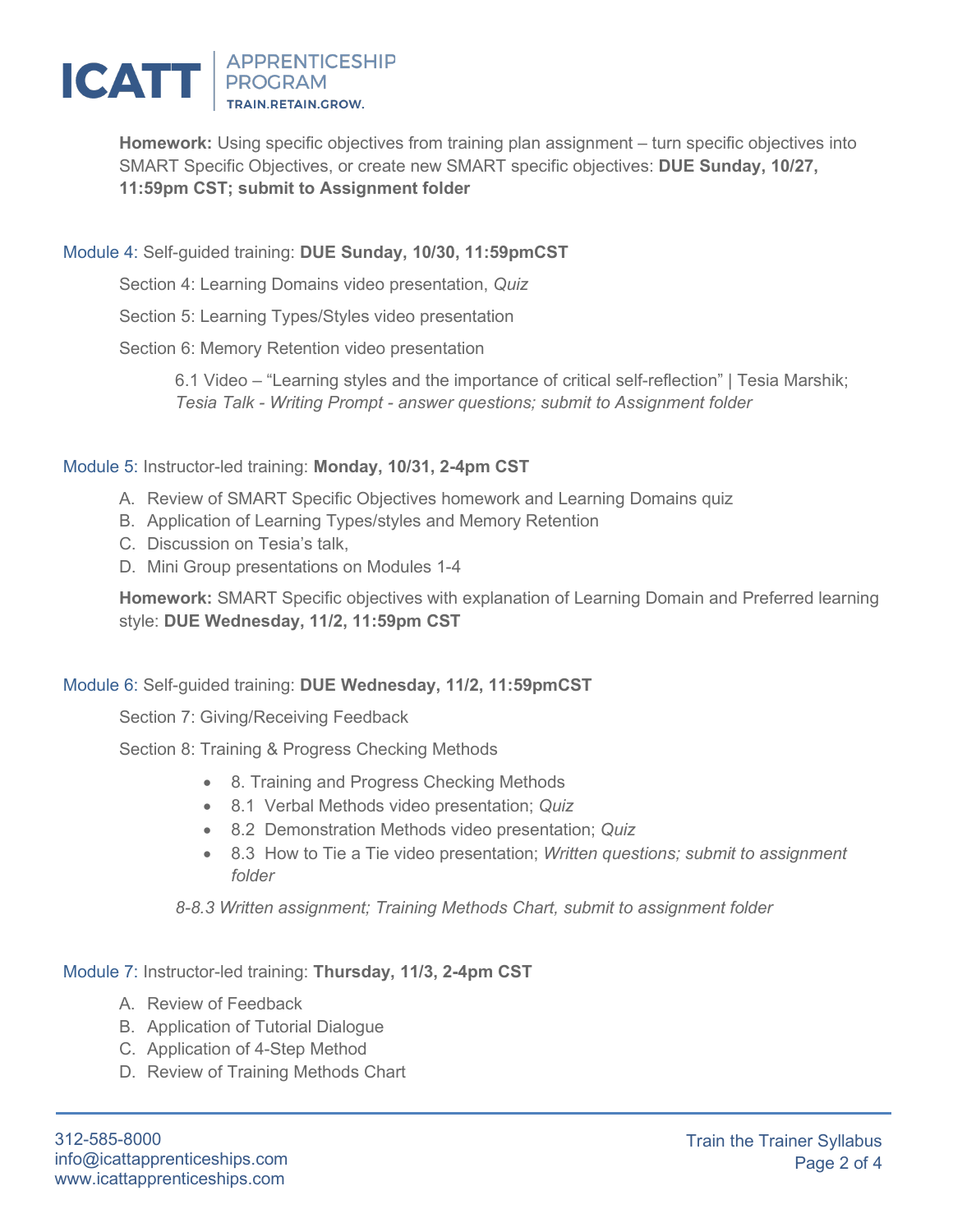

# Module 8: Self-guided training: **DUE Sunday, 11/6, 11:59pmCST**

Section 8 cont: Training & Progress Checking Methods

- 8.4 Action Oriented Methods and the Model for Complete Action video presentation; *Quiz*
- 8.5 Project method video presentation; *Written assignment submit to assignment folder*
- 8.6 Guided Text method video presentation; *Written assignment combined with 8.5 submit to folder*
- 8.7 Role Play video presentation
- 8.8 Behavioral methods and training overview video presentation; *Quiz*

*8.4-8.8 Written assignment: complete training methods chart for Action Oriented Methods and Behavioral Methods; submit to Assignment folder*

#### Module 9: Instructor-led training: **Monday, 11/7, 2-4pm CST**

- A. Review of Model for Complete Action
- B. Application of Project method and Guided text method
- C. Training methods Case study training scenario
- D. Review of Training Methods Charts

**Homework:** Analyze SMART Specific Objectives with Training Methods Charting: **Due Wednesday, 11/9, 11:59pm CST, submit to assignment folder**

## Module 10: Self-guided training: **DUE Wednesday, 11/9, 11:59pmCST**

Section 10: Communication video presentation

- 10.1 Youtube video Four Sides Communication Model: *Written assignment; submit to assignment folder*
- 10.2 (Optional) video 10 Ways to have a better conversation
- Section 11: Conflict Management video presentation; *Written assignment; submit to assignment folder*.

Section 12: Being a Mentor/Trainer video presentation

12.1 Ted Talk video – The psychology of self-motivation | Scott Geller: *Written assignment; submit to assignment folder*

#### Module 11: Instructor-led training: **Thursday, 11/10, 2-4pm CST**

- A. Review of Training Methods
- B. Communication Activity
- C. Conflict Management discussion based on written assignment from Module 10
- D. Overview Responsibilities of a Trainer/Mentor